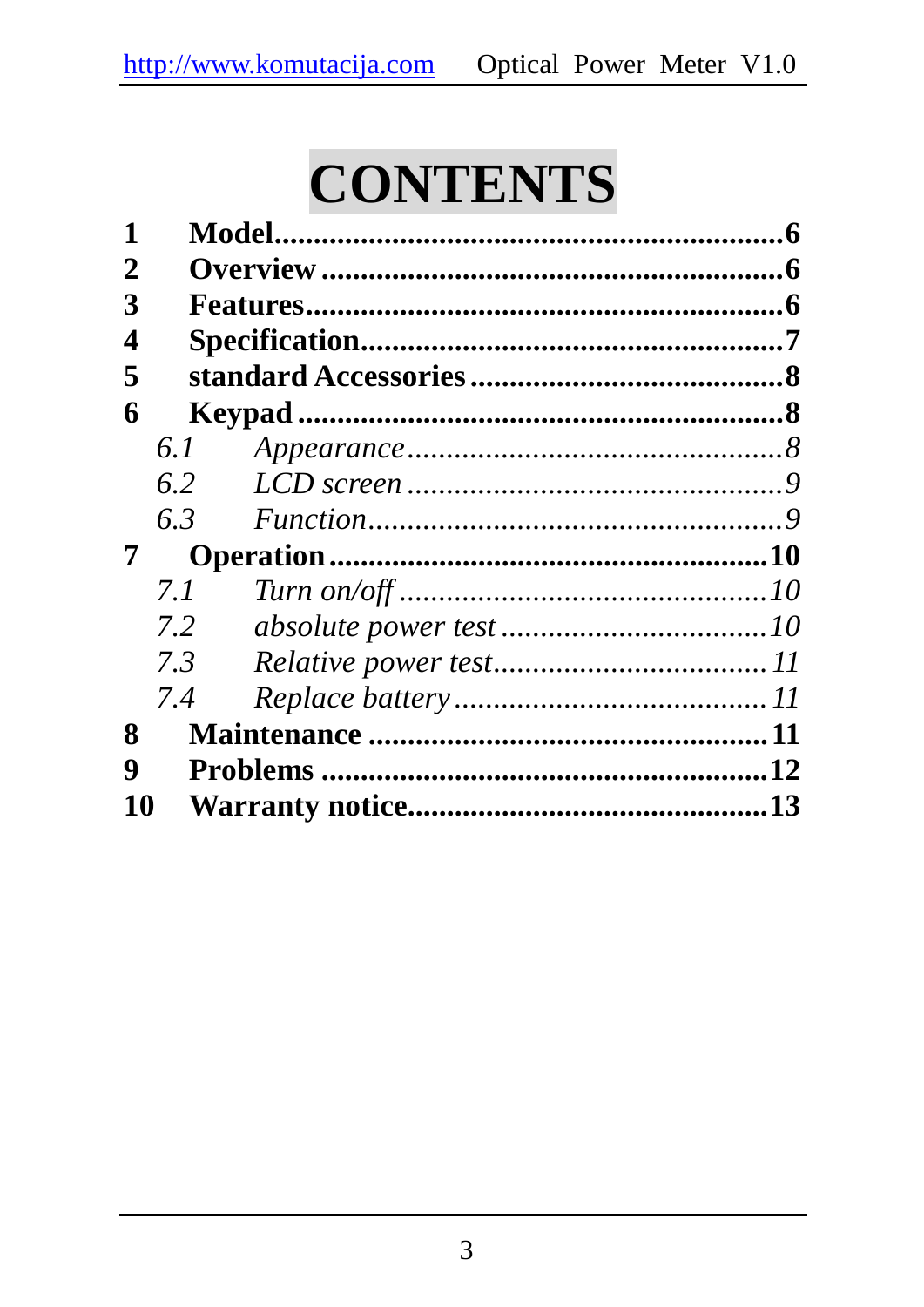

## Security rules:

To protect the instrument from being damaged, do not use under the high temperature, high pressure, wet or other prohibited condition.

Do not personally take apart or repair the instrument.

## Quality assurance:

We assure that each unit meets the declared specification.

## Notice:

Technical Parameter is subject to change without notice.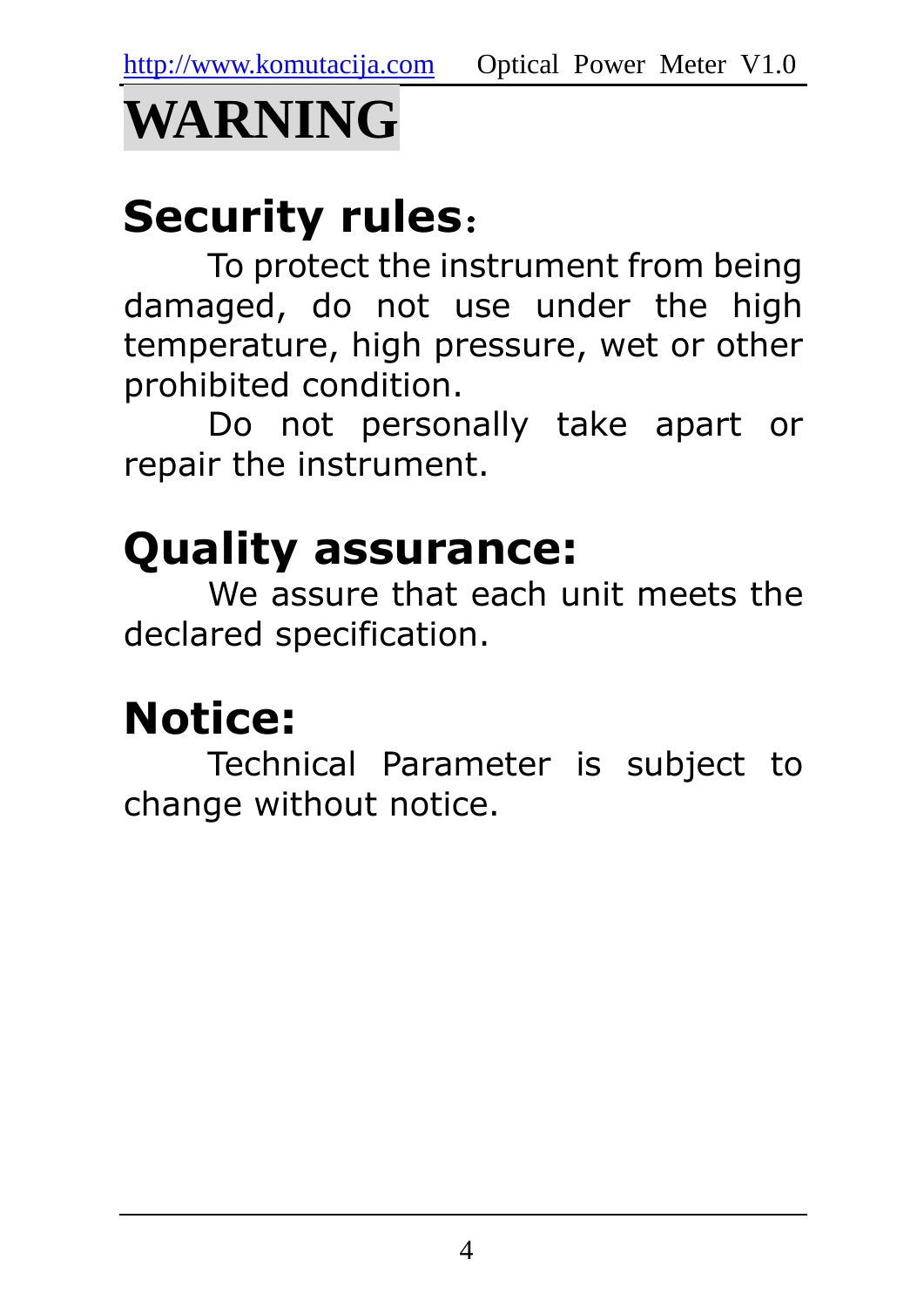# Handheld Power Meter manual **SD 502**

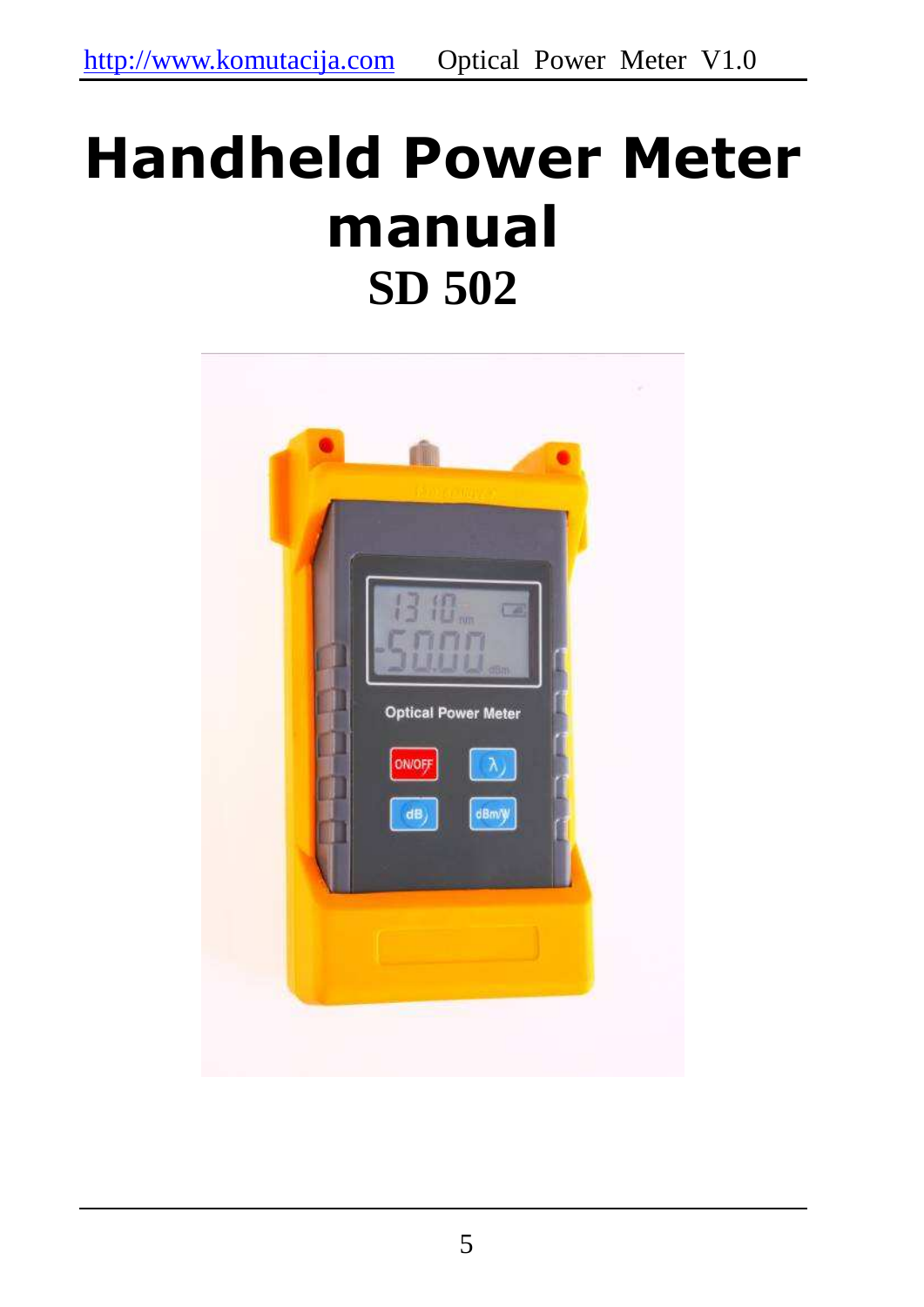## **1 Model**

- $A: 70 \sim +10$ dBm
- $B: -50 \sim +26$ dBm

## **2 Overview**

This series of power mete features multi-functions, low power, compact size. They are widely used in the installation and maintenance of LAN、FDDI、WAN、FTTH、CATV areas. They can also be used for the absolute and relative measurement of optical power.

## **3 Features**

- $\diamond$  High measurement accuracy and display  $\diamond$  Ouick response and measurement:
- Quick response and measurement: when power changing, it can track and real-time display the output power
- $\Diamond$  Wide measurement range: 80dB range
- $\div$  Five calibrated wavelength: 850nm, 1300nm, 1310nm、1490nm、1550nm(other wavelength could be provided on request)
- $\Diamond$  Absolute and relative measurement
- $\Diamond$  Real-time monitoring and displaying the battery level
- $\Diamond$  Auto-off function after 10 minutes idle time
- $\Diamond$  Backlight function: turn it on/off. The unit would automatically turn off the backlight 1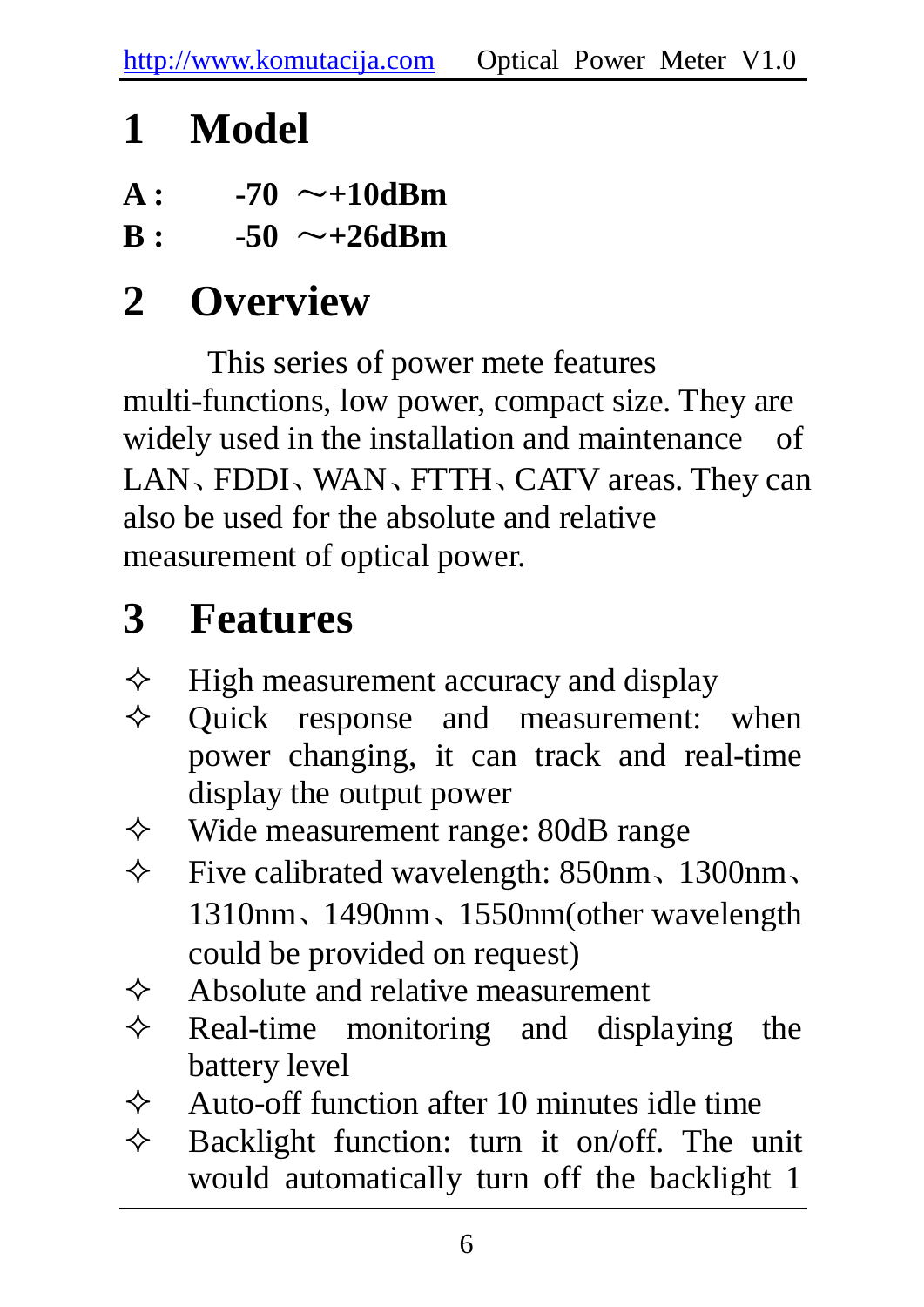http://www.komutacija.com Optical Power Meter V1.0

minute later.

- $\Diamond$  Rechargeable battery and charger.<br> $\Diamond$  Support AC and DC working mod
- Support AC and DC working mode

## **4 Specification**

| Measurement range | $-70$ ~ +10, $-50$ ~ +26                      |  |
|-------------------|-----------------------------------------------|--|
| (dBm)             |                                               |  |
| Wavelength range  | $800 \sim 1650$                               |  |
| (nm)              |                                               |  |
|                   | 850nm、980nm、1310nm、                           |  |
| Calibrated        | 1490nm、1550nm、1625nm                          |  |
| wavelength        | (Customs-made)                                |  |
| Detector          | InGaAs                                        |  |
| Accuracy          | $\leq \pm 3\%$ (-10dBm, 22°C)                 |  |
| Resolution        | 0.01                                          |  |
| Work temperature  | $-10^{\circ}\text{C}\sim +60^{\circ}\text{C}$ |  |
| Storage           | $-25^{\circ}\text{C}\sim+70^{\circ}\text{C}$  |  |
| temperature       |                                               |  |
| Relative humidity | 90% $(+30^{\circ}\text{C})$                   |  |
| Auto-off time     | 10min                                         |  |
| connector         | Movable FC/PC, optional ST,                   |  |
|                   | SC                                            |  |
| Power supply      | 9V battery or AC adapter                      |  |
| AC adapter        | 100-240V,50/60Hz                              |  |
| Working hours     | >40(h)                                        |  |
| weight(g)         | 300 <sub>g</sub>                              |  |
| dimension(mm)     | $140\times75\times38$                         |  |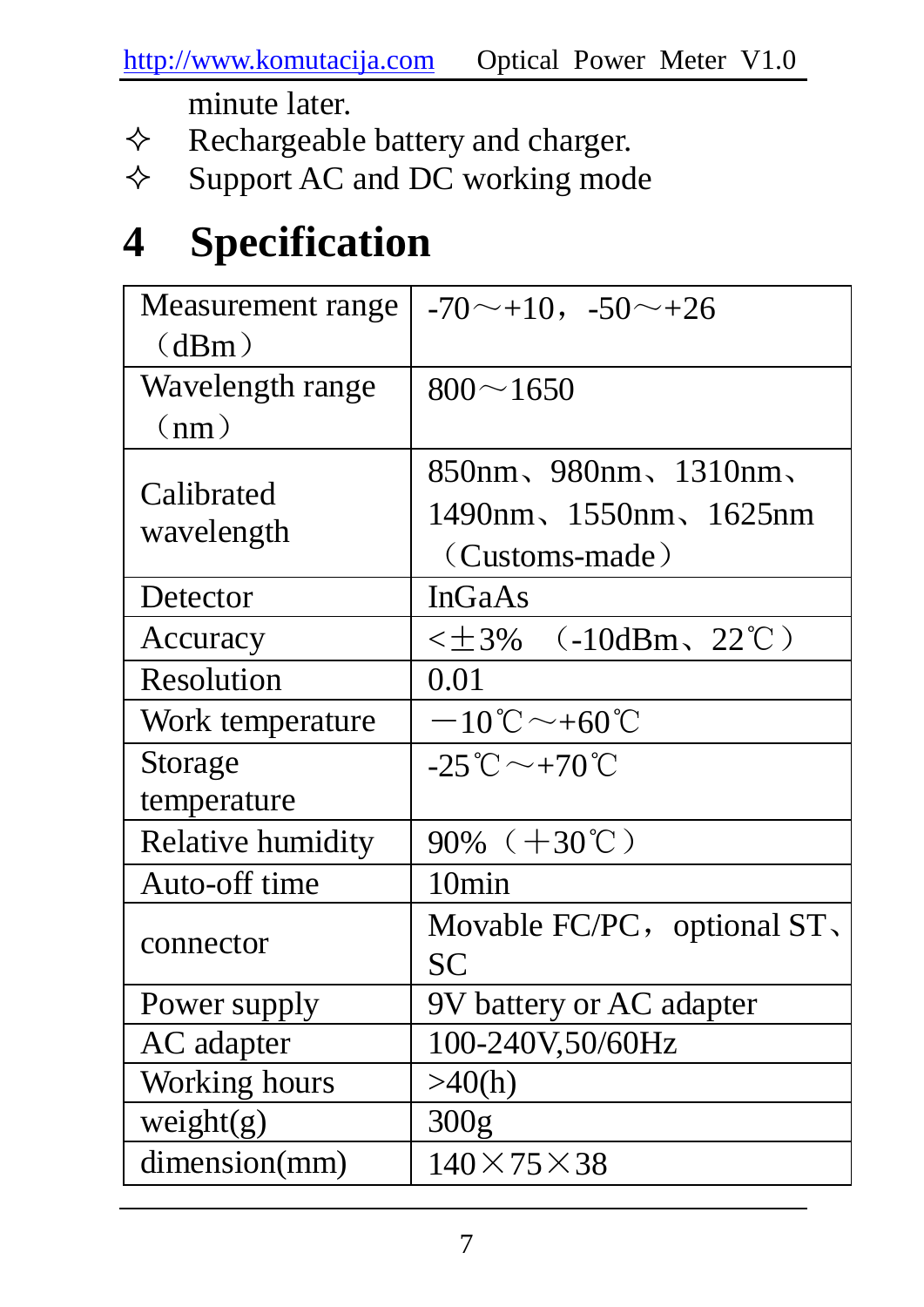### **5 standard Accessories**

| 2) pouch                                   |  |
|--------------------------------------------|--|
| 3) manual                                  |  |
| 4) 9V battery (transportation permit)    1 |  |
|                                            |  |

## **6 Keypad**

6.1 Appearance

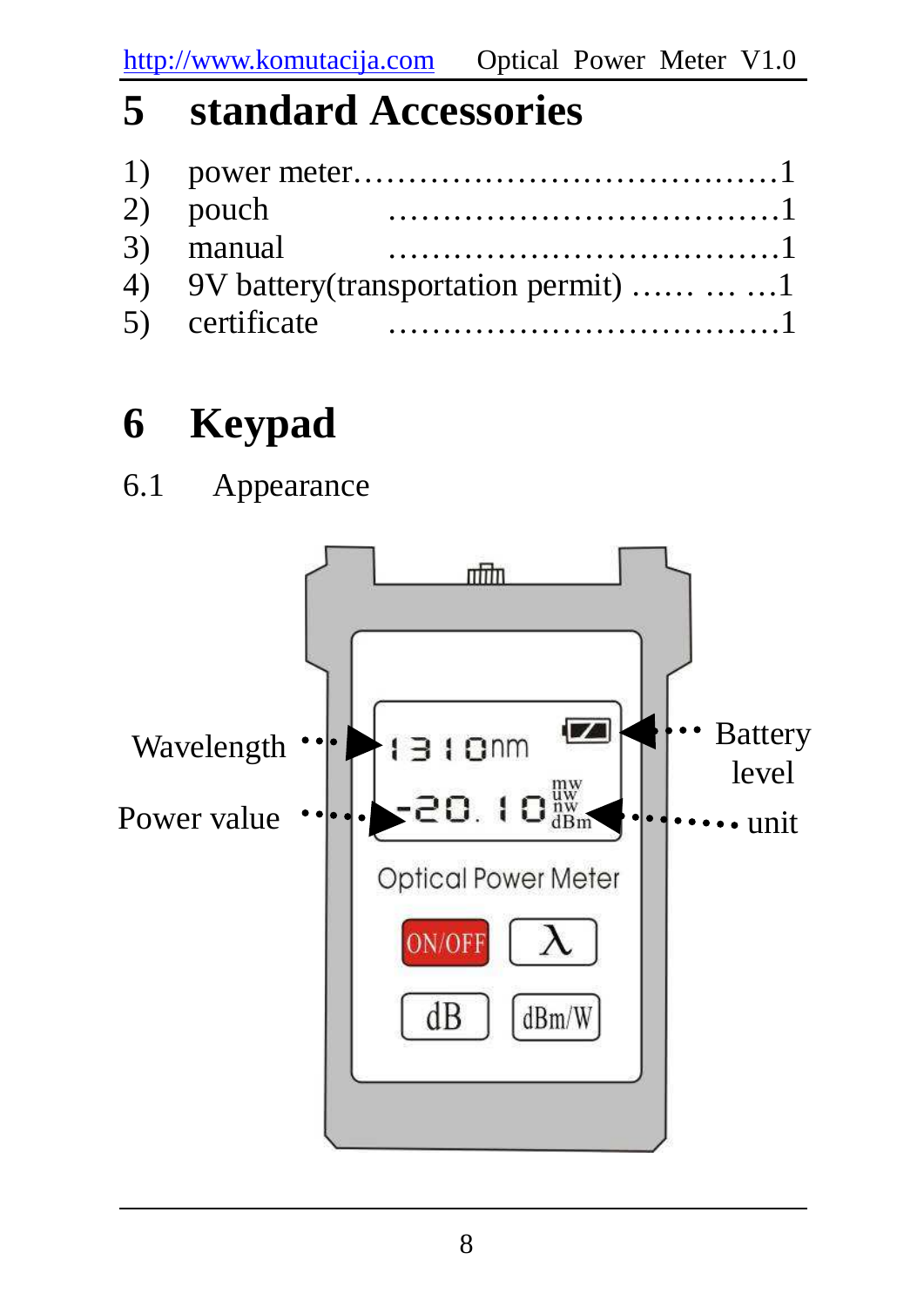#### 6.2 LCD screen

#### **1) Power Value**

it can display the current output power under absolute test mode.

And it can display the difference between the current output power and reference power under the relative test mode

#### **2) Unit**

mW、uW、nW、dBm、dB;

#### **3) Wavelength**

display and identify the wavelength, like 1625nm、

1550nm、1490nm、1310nm、1300nm、980nm 、  $850$ nm $\cdot$ 

#### **4) Relative test**

Press dB to start relative test

#### **5) Power level**

Real-time indicate the battery level. When empty, it indicates the power is too low

- 6.3 Function
- **ON/OFF key:** Press ON/OFF to turn on/off the unit or backlight.
- $\Diamond$  **W/dBm** key: press W/dBm key to switch the test unit
- $\Diamond$  **A key:** press  $\lambda$  **key** to switch the wavelength from 1625nm、1550nm、1490nm、 1310nm、1300nm and 850nm.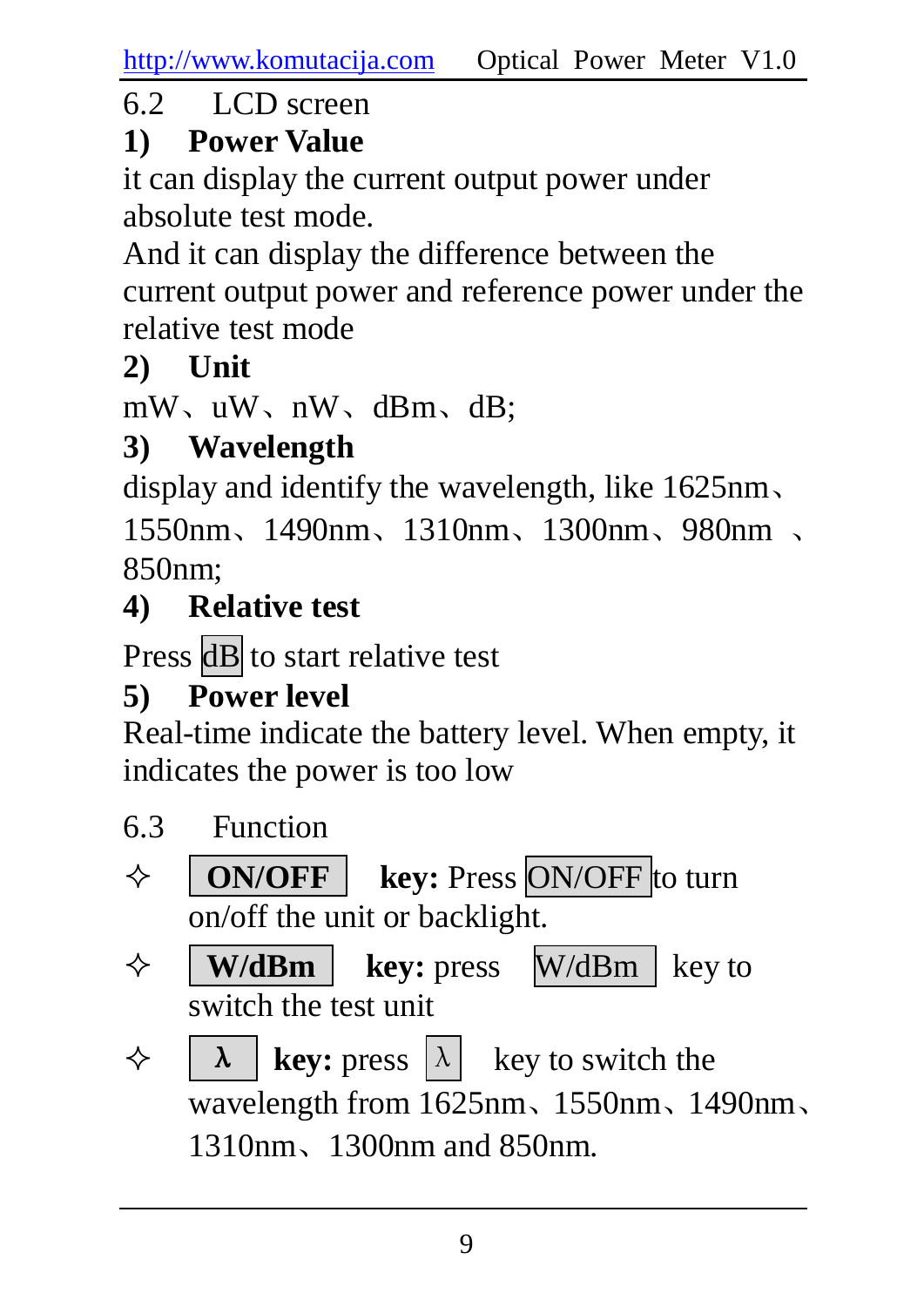http://www.komutacija.com Optical Power Meter V1.0

- **dB** key: press this key to switch the test mode from absolute test to relative test and set the reference value.
- **Relative test:** press **dB** key once to enter relative test mode and the power unit is dB which is a difference between the test value and reference value. Press W/dBm to exit from relative test mode and go back to test absolute.

## **7 Operation**

7.1 Turn on/off

Under power-off mode, Press this to turn on the unit.

Under power-on mode, press this key shortly to choose backlight; press it for 2 seconds to turn off the unit.

- 7.2 Absolute power test
	- $\Diamond$  Connect the power meter with optical signal
	- $\Diamond$  Turn on the power meter
	- $\Diamond$  Choose the correct wavelength via  $|\lambda|$  key.
	- $\Diamond$  If the tested wavelength is not exactly same to the one in the power meter, then choose a close one from the power meter.
	- $\Diamond$  Press dBm/W to choose the display unit
	- $\Diamond$  Then the power meter will show the test power value.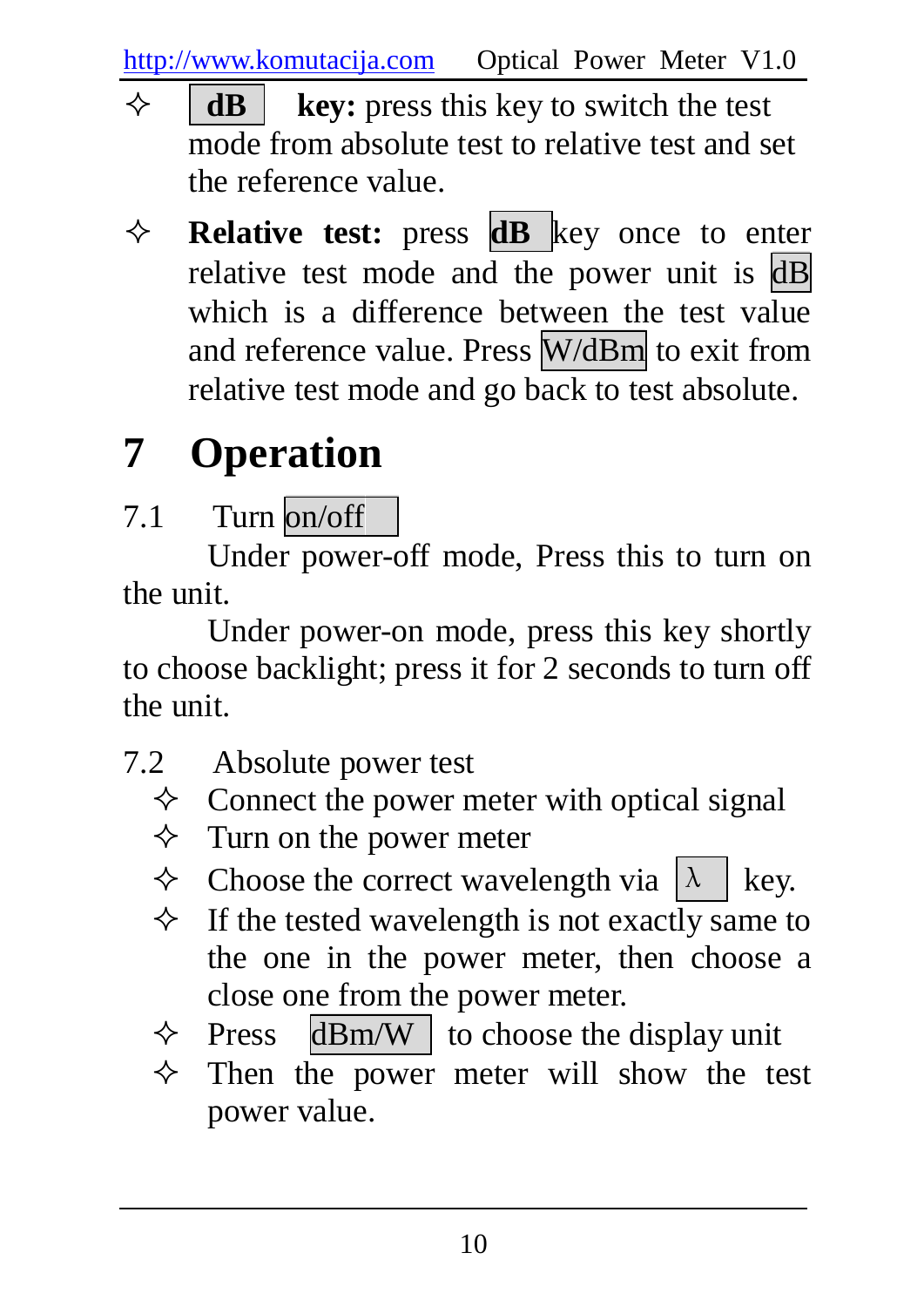- 7.3 Relative power test
	- $\diamond$  Set wavelength
	- $\Diamond$  Press dB to enter the relative test mode, now LCD screen display 00.00dB
	- $\Diamond$  Connect it to the test signal.
	- $\Diamond$  Then the LCD will show the relative value $(\text{unit: } dB)$

7.4 Replace battery

If the battery level is very low, please turn off the unit immediately and replace the batteries

Please screw off the connector when taking off the rubber boot and screw them tightly on after the replacement

#### **NOTE:**

**Do not charge the non-rechargeable battery, dangerous!** 

**The AC adapter power is isolated from the battery, not recharge the battery, so it's safe.** 

## **8 Maintenance**

- $\Diamond$  Keep all optical connectors and surfaces free from oil, dirt or other contamination to ensure proper operation.
- $\Diamond$  Keep using the same type of connector
- $\Diamond$  Please cover the dust cap when not in use to keep the connector clean.
- $\Diamond$  Carefully plug in or out the adapter
- $\Diamond$  Regularly clean the connector.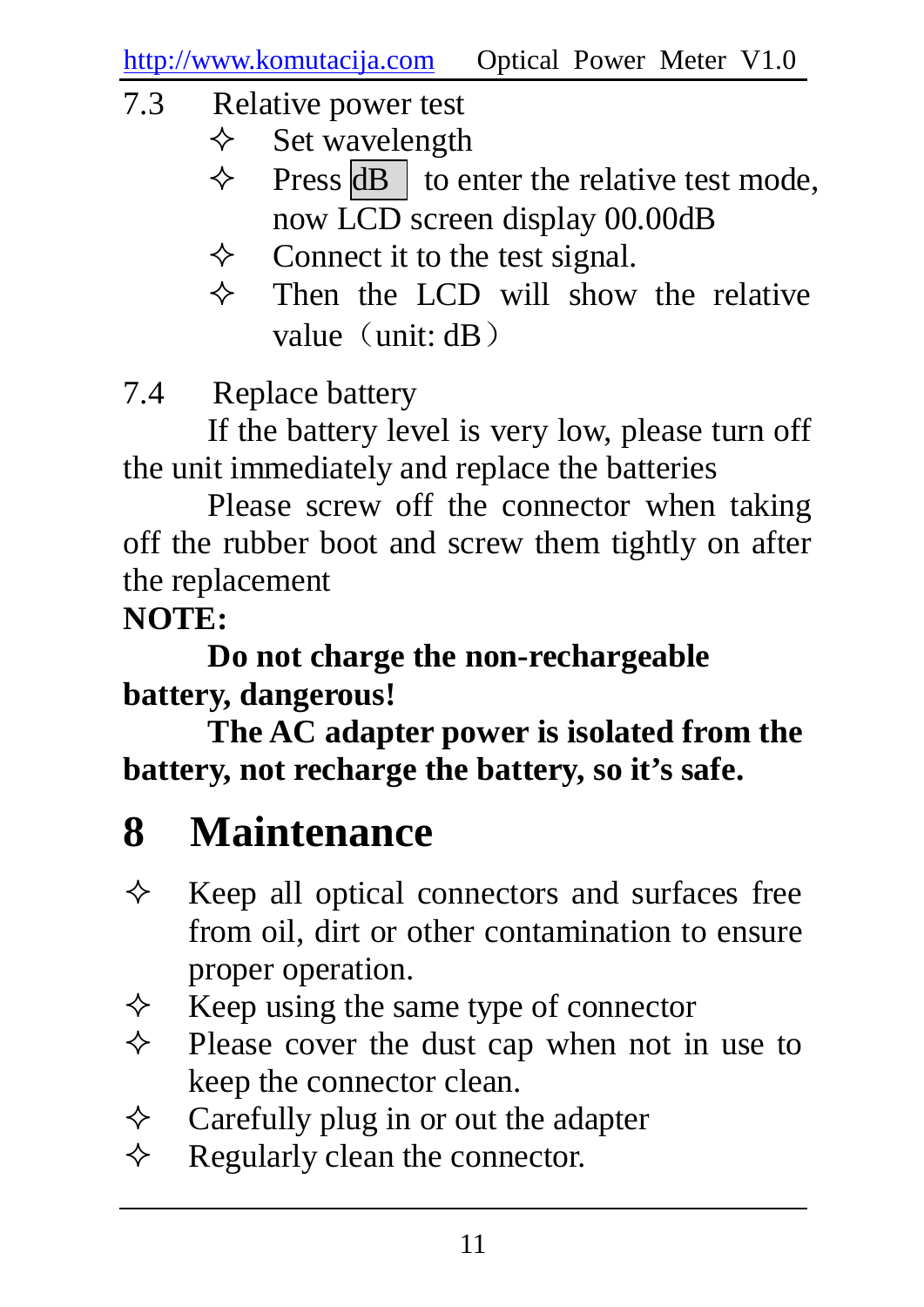http://www.komutacija.com Optical Power Meter V1.0

 $\Diamond$  Take out the battery when not in use for a period of time.

## **9 Problems**

| Problem          | Reason            | Solution            |
|------------------|-------------------|---------------------|
| <b>Faint LCD</b> | Lower power       | Replace or recharge |
| screen           |                   | the battery         |
| No display       | Lower             | Turn on again or    |
| when turning     | power/other       | replace battery     |
| on               |                   |                     |
| Fail to turn on  | Lower power       | Replace or recharge |
|                  |                   | the battery         |
| No changing      | Lower power       | Replace or recharge |
| on LCD screen    |                   | the battery         |
| In sensitive     | Dirty or polluted | Use the correct     |
| LCD screen       | connector         | connector and clean |
|                  |                   | it.                 |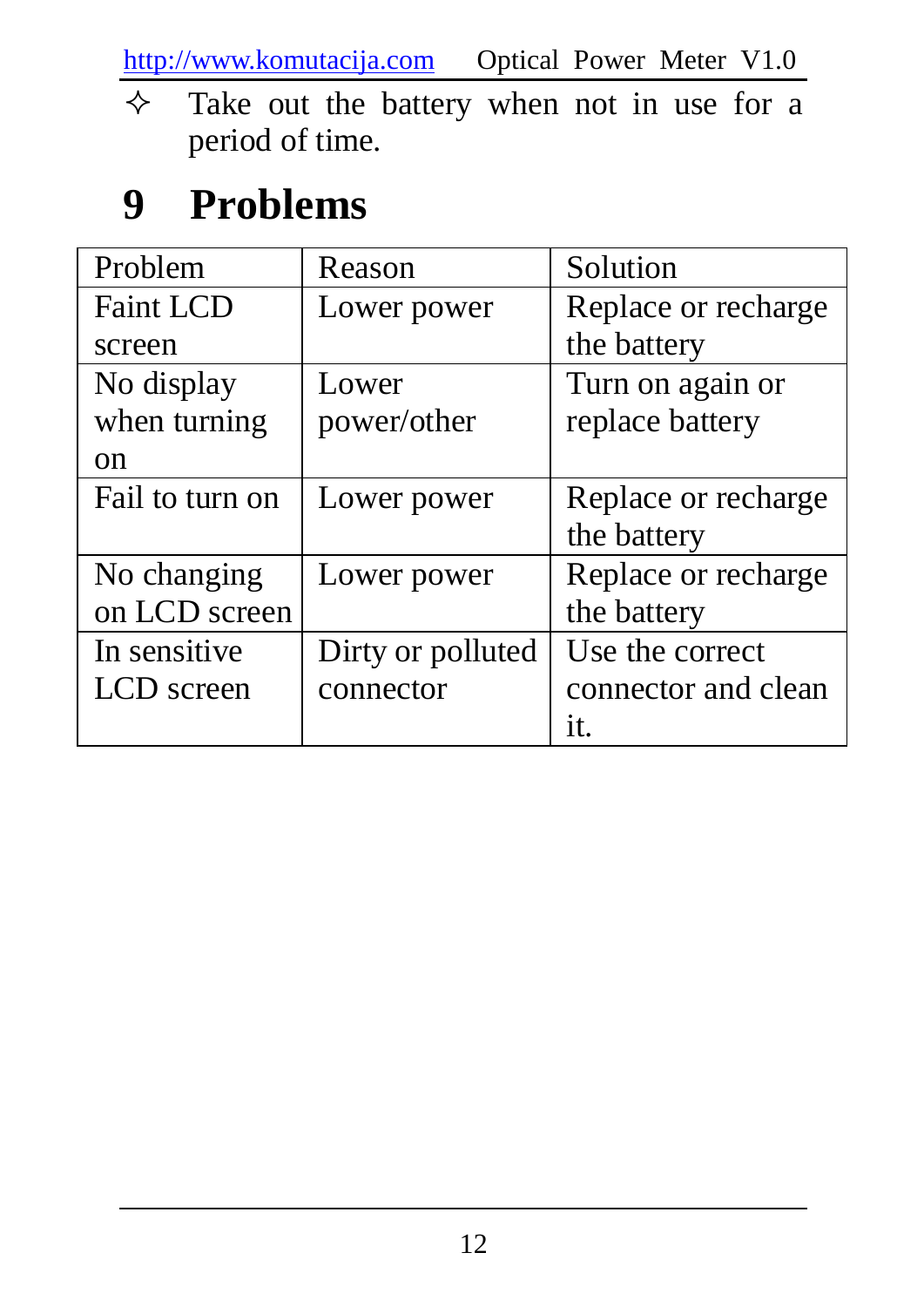## **10 Warranty notice**

## Warranty Period:

It is within 18 months from the date of purchase

### Warranty clause:

一、Under the warranty, we would repair the problems caused under the normal operation free of charge.

Note: remember to show us the warranty card when repair

- $\equiv$ . For the following situation, we have to charge certain cost:
	- 1) Out of the warranty;
	- 2) Fail to provide the warranty card
	- 3) alter and omit the warranty card
	- 4) Wrong operation including the problem caused by human actors, abnormal working environment and so on.
	- 5) Problems or damages are not caused by the products quality
	- 6) Do not operate it according to this manual.
- $\equiv$ , For the following situation, we do not repair it
- 1) Damaged seal label.
- 2) Take apart it without our agreement
- 3) Other companies products